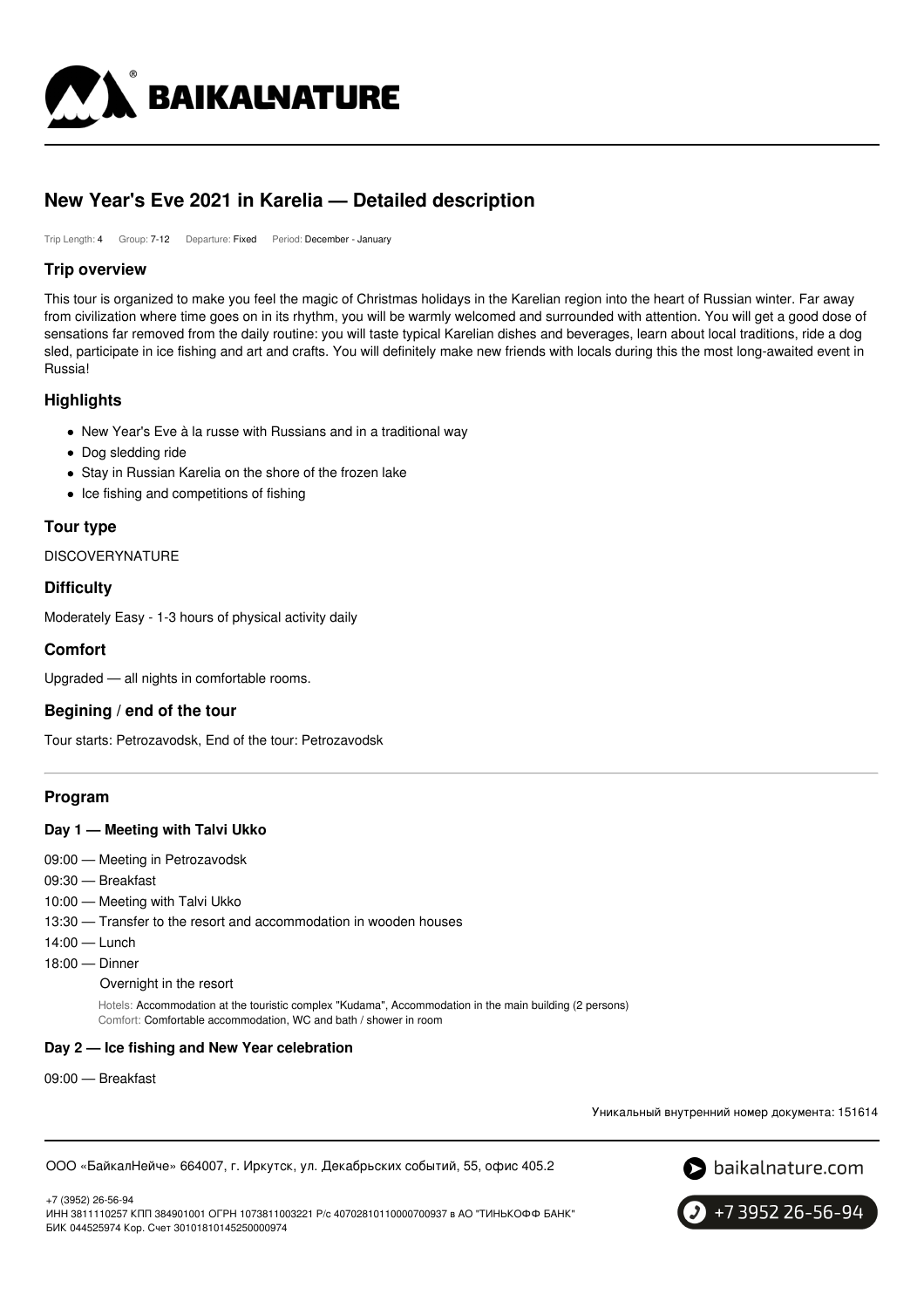

- 11:00 Ice fishing
- 14:00 Lunch
- 16:00 Free time
- 21:00 Festive dinner
- 23:55 Speach of the president and Kremlin striking clocks
	- Overnight in the resort

Hotels: Accommodation at the touristic complex "Kudama", Accommodation in the main building (2 persons) Comfort: Comfortable accommodation, WC and bath / shower in room

# **Day 3 — Town festivals and local cuisine**

- 10:00 Late breakfast
- 12:00 Town festivals
- 14:00 Lunch
- 17:00 Degustation of the local cuisine
- 19:00 Dinner

Overnight in the resort

Hotels: Accommodation at the touristic complex "Kudama", Accommodation in the main building (2 persons) Comfort: Comfortable accommodation, WC and bath / shower in room

# **Day 4 — Farewall and end of the programme**

- 09:00 Breakfast
- 11:00 Check-out
- 11:30 Transfer to the railroad of Petrozavodsk. End of the programme.

# **Departures**

| <b>Start</b> | End        | Basic price per person |
|--------------|------------|------------------------|
| 30.12.2019   | 02.01.2020 | 39900.00 RUB           |
| 30.12.2020   | 02.01.2021 | 39900.00 RUB           |

# **Note**

Single supplement - 11 000 rubles. Special prices for children under 12 - 28 000 RUB. Supplementary services: - Banya on the lake shore – 1500 RUB/an hour - Skiing – 100 RUB/an hour, Finnish sledge – 200 RUB/an hour - Skates – 100 RUB/an hour Snowmobile 25 km – 3500 RUB one person by snowmobile, 5000 RUB two persons by snowmobile Snowmobile 40 km – 4500 RUB one person by snowmobile, 7000 RUB two persons by snowmobile. We will be pleased to book train tickets to / from Petrozavodsk according to your request.

# **What's included**

Уникальный внутренний номер документа: 151614

ООО «БайкалНейче» 664007, г. Иркутск, ул. Декабрьских событий, 55, офис 405.2



+7 (3952) 26-56-94 ИНН 3811110257 КПП 384901001 ОГРН 1073811003221 Р/с 40702810110000700937 в АО "ТИНЬКОФФ БАНК" БИК 044525974 Кор. Счет 30101810145250000974

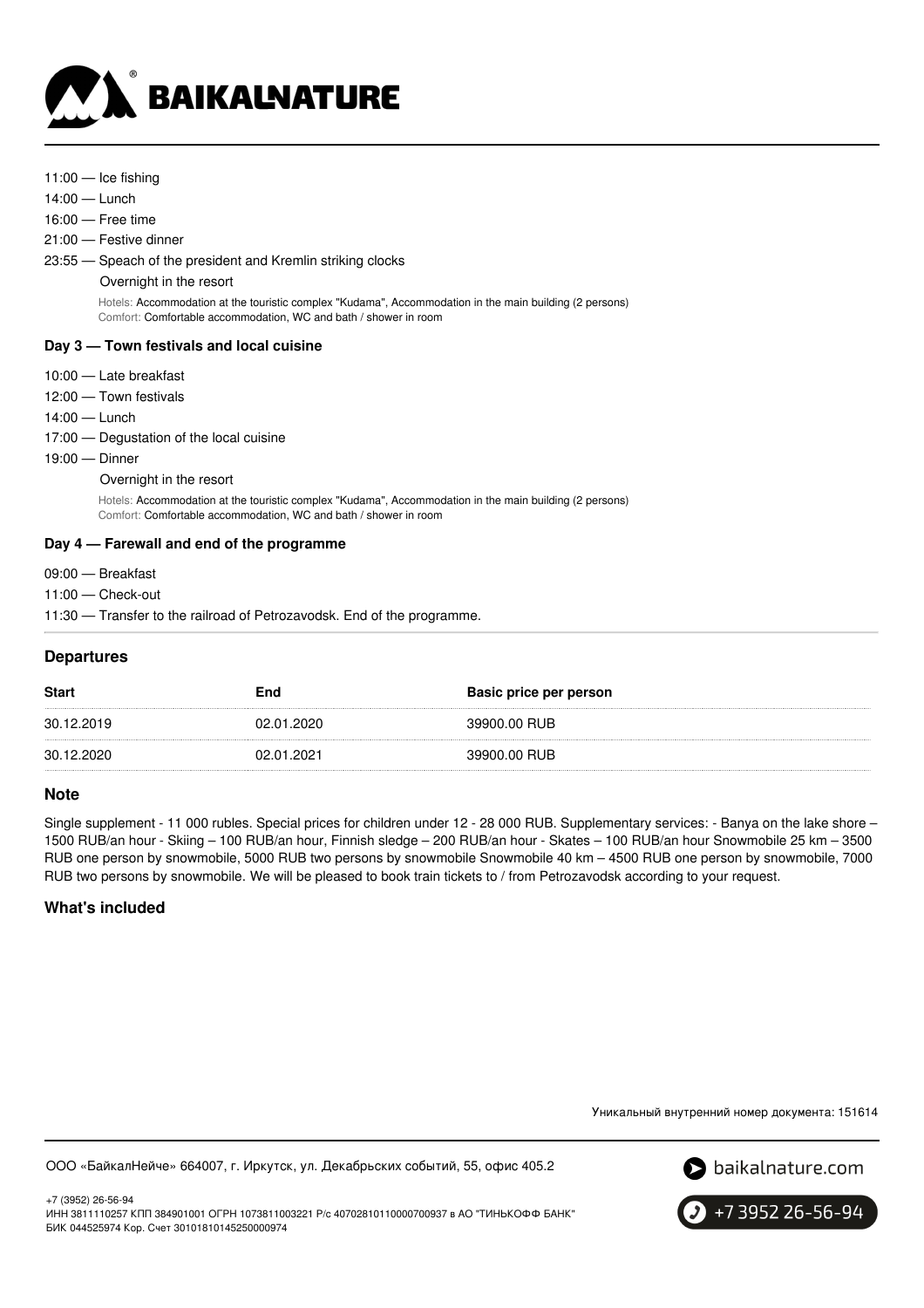

#### **Price includes**

- Dog sled rental
- Russian-speaking guide services
- Meals
- Excursions and visits as per itinerary
- Transfer from airport / railway station on first day
- Transfer to airport / railway station on last day
- Celebratory dinner with alcoholic beverages
- Accommodation
- Transport
- Letter of invitation

# **Checklist & Equipment**

You will need in Russia in winter:

- to protect yourself from the cold weather;
- to protect yourself from the wind;
- to protect your feet from moisture;
- to protect yourself from the sun's reflection from ice and snow.

Allow the system of "three layers":

- The first layer, called "second skin", determines the performance of the other two layers. It will transport sweat to the next layer and dry quickly to avoid cooling after exercise. Therefore forget the cotton retains moisture in the skin and choose underwear in synthetic fabrics.
- The second layer must keep the heat of the body as long as possible. Warm synthetic or mixed (wool or fleece turtleneck sweater) fabrics, that dry quickly, are preferable.
- The third layer should protect you against wind and moisture. Choose a jacket, long enough, 100% waterproof, preferably with hood.

We recommend you to pack all your stuff in two bags: a small backpack and a large travelling bag.

SMALL BACKPACK: will be useful for carrying your personal belongings during the day (camera, film, personal medication, bottled water, etc.) You will also use it as hand luggage during air travel for all your heavy (to lighten the travel bag in the luggage compartment), fragile (camera, etc.) and necessary (toilet bag, etc.) things.

BIG TRAVEL BAG or BIG BACKPACK: must contain the rest of your stuff. It will be in the luggage compartment during the flight. It will be transported by vehicles.

# **Recommended checklist**

Sunglasses Universal AC power outlet Thermal underwear POLARTEC or similar pullover Windproof waterproof pants and jacket (GORE-TEX, EVENT, SIMPA-TEX) T-shirts Slippers Down jacket Fleece jacket or warm sweater Comfortable pants Mountain boots for walking on ice and snow Thick socks

Уникальный внутренний номер документа: 151614

ООО «БайкалНейче» 664007, г. Иркутск, ул. Декабрьских событий, 55, офис 405.2



+7 3952 26-56-94

+7 (3952) 26-56-94 ИНН 3811110257 КПП 384901001 ОГРН 1073811003221 Р/с 40702810110000700937 в АО "ТИНЬКОФФ БАНК" БИК 044525974 Кор. Счет 30101810145250000974

### **Price does not include**

- Administrative registration
- Personal expenses and tips
- Visa fees and travel insurance
- Banya
- Railway tickets